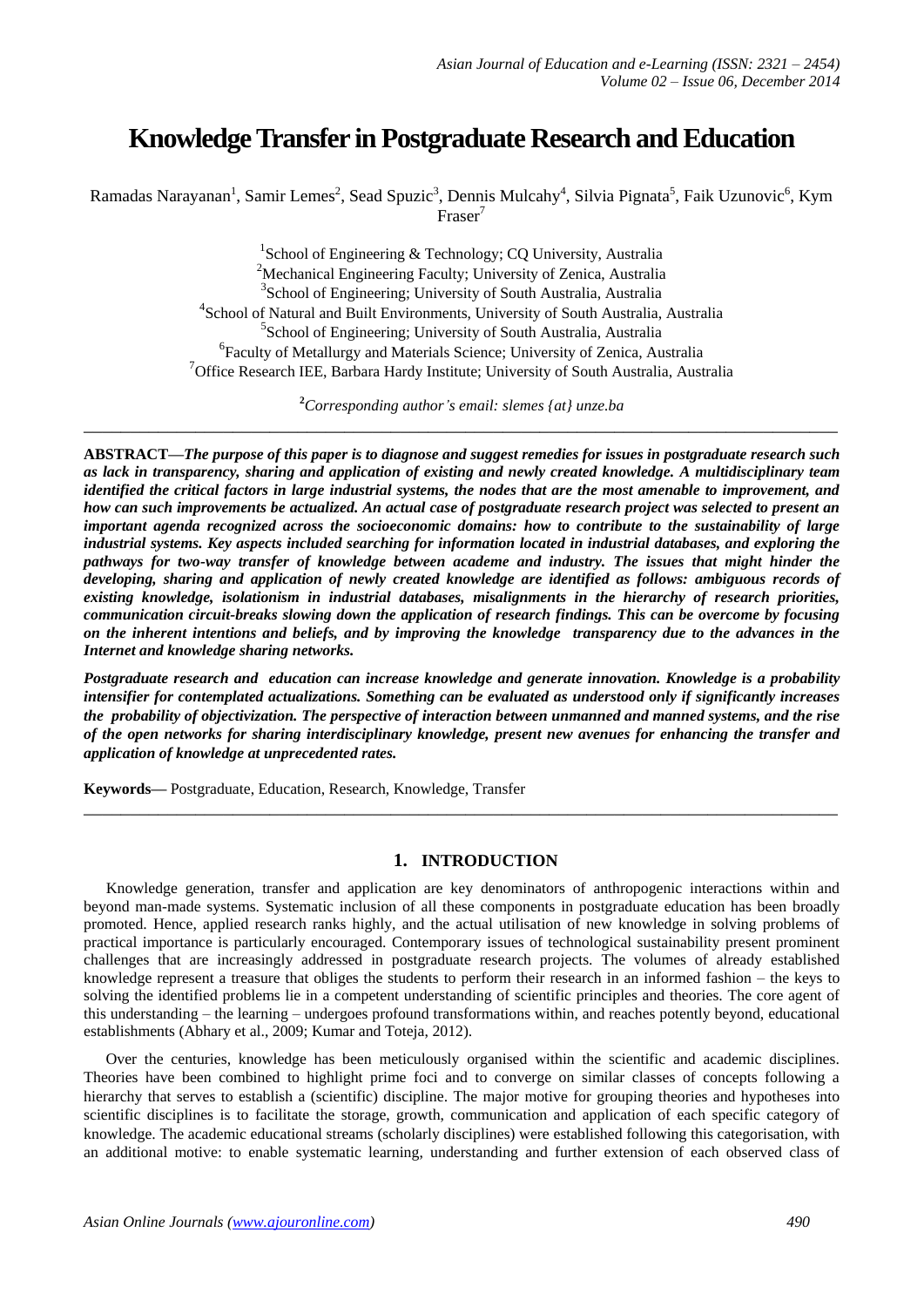knowledge. There are numerous classifications of disciplines used in academe and beyond; Figure 1 presents one example of possible groupings.



Figure 1: One way of grouping scientific disciplines

The purposes of learning and understanding can be reduced to our need to anticipate the anthropogenic and otherwise actuated changes. Our means of achieving this have advanced considerably; data processing in particular enables us to grasp and use more information than ever before. The question is, however, whether we are taking sufficient advantage of these new circumstances, and moreover, whether we in fact can afford not to. This class of approaches requires a shift in the existing paradigms that we have about learning and understanding, and their final destination – knowledge.

Prior to commencing actual postgraduate research projects, students have recourse to their previous education and, hopefully, also (some) professional practice. This is followed by a so-called literature review (constituting the background knowledge) which should assist in focusing their subsequent (re)learning of theories and skills relevant to a thesis problem statement. Notwithstanding the fact that all these phases recur during the actual research scrutiny, we shall temporarily focus on a question of what existing knowledge is supposed to be learned in this process. Before discussing how students are supposed to select such knowledge, it is useful to highlight some generic characteristics of the very concept of knowledge itself. Knowledge, in essence, is a probability intensifier for contemplated actualisations. Its structure can be visualised as a web of layers as shown in Figure 2.

The most immediate and tangible purpose of the above learning stage is not to amass the largest possible volume of theories assembled within one or a few disciplines. Such a compilation of comprehensive structures of knowledge strata is a long-term footprint marking the intellectual journey of entire civilisations; this objective has been continuously pursued by scholarly evolution resulting in encyclopaedic knowledge that is classified, sorted and recorded by means of academic conventions and networks.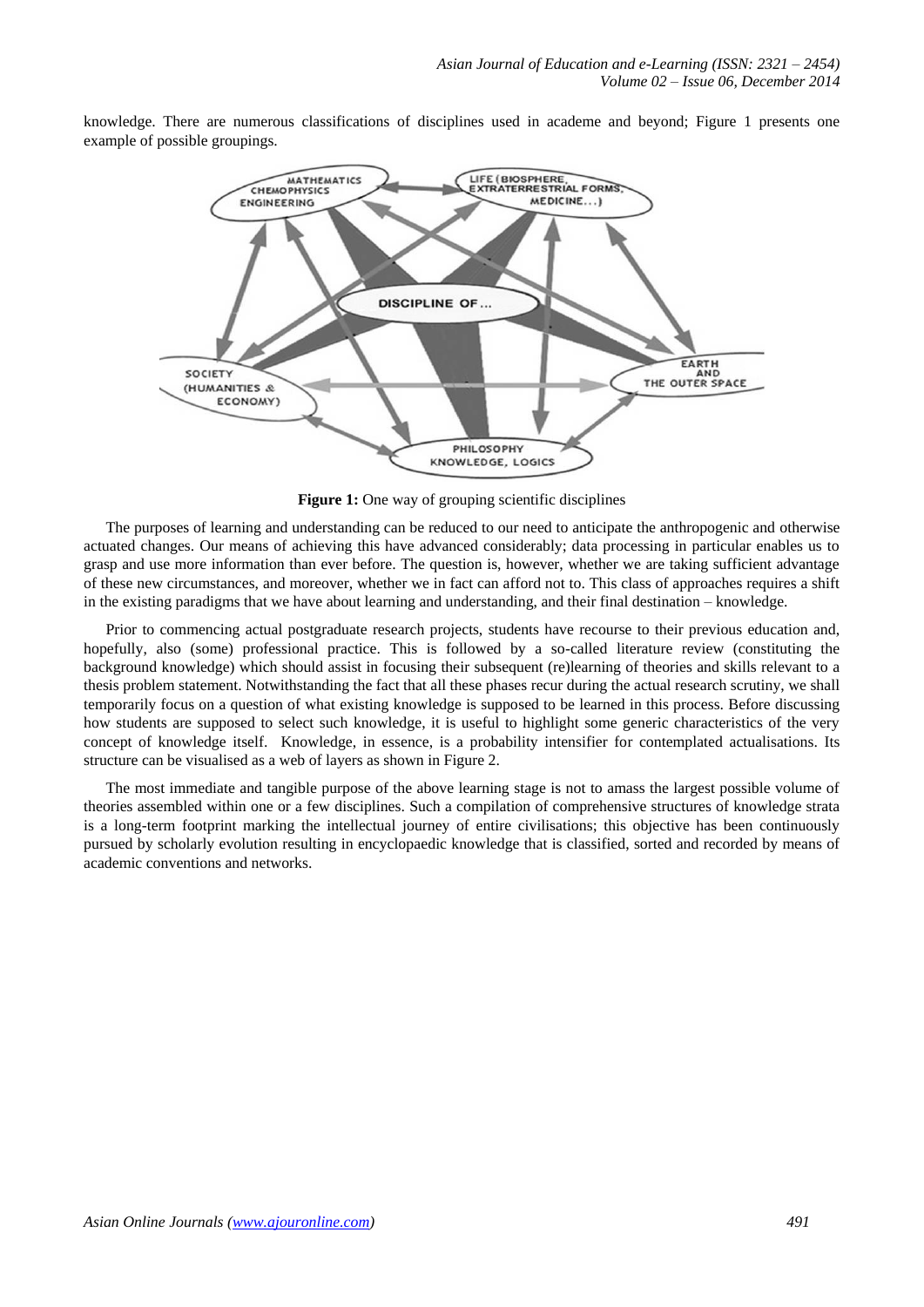

**Figure 2:** Knowledge structure

The learning embarked upon within a postgraduate project must converge about the central questions posed in the problem statement (which remains the heart of the dissertation). A good way of explaining this is the Law of Parsimony (Ockham's Razor). There is no need to always delve into the depths of the encountered theories – in some instances, data and definitions are sufficient. For example, a student might learn about the application of the analysis of variance (ANOVA) for the purpose of examining some published evidence. All that is needed is to learn the rules that must be satisfied when performing ANOVA and the logic of drawing the inferences (needless to note: the above is true providing that the actual research is not about improving the ANOVA method itself).

A PhD research problem statement raises questions that require novel, and quite comprehensive answers, and these answers are yet to be classified within the corresponding scientific disciplines and streams. Indeed, the meritorious solutions quite frequently present models that can be used in many disciplines. The ANOVA model, applied widely in science, engineering and psychology, is a good example of the development of a statistical method by virtue of applications in biology. Equivalently, the search for appropriate "background" knowledge must not be constrained by the boundaries of isolated disciplines and theories. In a number of cases, progress in solving complex problems is achieved by resorting to an interdisciplinary approach. For example, the recent advances in informatics such as genetic algorithms are inspired by, and founded on, our understanding of natural evolution in biology.

At the closure to this viewing excursion, a conclusion to land on can be summarised by the following statement: the source and scope of knowledge that is searched for are determined by the intent of the inquiry, not by the boundaries of some presupposed discipline. The clues for the possible solutions (which should correlate with the problem statement) can nucleate only if the principal questions are not let out of sight during the search across the domains and boundaries of scientific disciplines.

Due recognition must be given to so-called incidental discoveries and curiosity driven scientific research. However, this sphere of human achievements will be omitted in the present discourse. It is hard not to mention, however, that this kind of ventures is what distinguishes human intelligence from so-called artificial intelligence. It accounts for that unexplainable occurrence of "one additional step" in exploring beyond immediate visible achievements. Perhaps the analogy with estimating one additional digit, beyond the resolution of any measuring scale, could provide this with some rationale. The remaining explanations can be explored by analysing creative drive of fine artists.

Equipped with the above paradigms we chose a specific postgraduate research project as a case by which some issues related to knowledge transfer in postgraduate research and education will be illustrated. This case was selected to present an important agenda overwhelmingly recognised across the socioeconomic domains: how to contribute to the sustainability of large industrial systems. The problem statement was formulated as follows:

The ricocheting impact of anthropogenic explosion of our economies and other endeavours of growing populations currently endangers our ecosphere. There is a pressing demand to learn how to urgently decrease the negative side effects of major pollution sources on the global scene – the large industrial systems. Their representative actor, steel manufacturing, consumes enormous resources; for example, a conservative estimate is that the water consumption reaches 90 tonnes of fresh water for one tonne of a steel product (Ellis et al., 2011). The principal question in this research is how to further rationalise the steel rolling process, a key link in the steelworking chain, bearing in mind the environmental impact of this high-volume process which is involved in the manufacture of over 90 % of all ferrous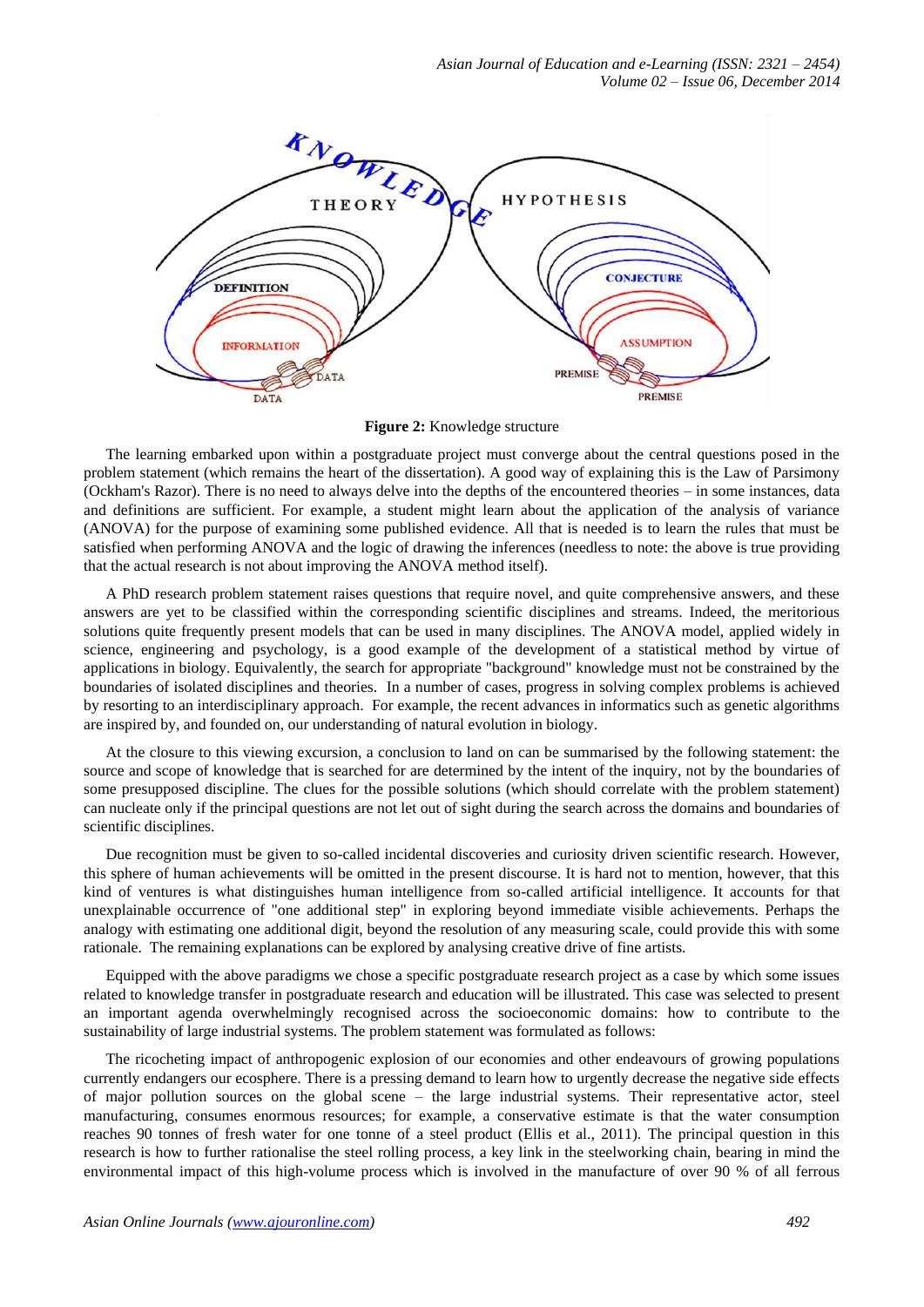products. What are the critical factors in this fabrication line, the nodes that are the most amenable to improvement? How can such improvements be actualised? In order to ensure that this postgraduate research is oriented to an agenda of actual significance, the aims of the project included searching for information located in industrial databases, and exploring the pathways for two-way transfer of knowledge between academe and industry. This in particular included an inquiry about the potential application of research findings in a real framework of industrial manufacturing in steel rolling mills.

# **2. THE GENESIS OF THE PROJECT AND THE ASSOCIATED ISSUES**

#### *2.1 Literature review in search for background knowledge*

The literature search of the publications addressing relevant research and the state of the art including terms "rolling" and "steel" yielded for year 2012 over 2,400 titles, and for 2011 over 2,300. On average 2,000 titles per year were detected for the period of the last 5 years. Even when an assumption is made that 50% of these publications can be easily filtered out by narrowing the search criteria after including keywords such as metallic materials, iron, quality control or maintenance, this still leaves about 1,000 titles per year considering only the references published in English (Spuzic et al., 2013).

This task was additionally complicated by ambiguous presentations of research frameworks and results. Differing authors evidently use differing terms for identical concepts (synonymy) or identical terms for differing concepts (homonymy). The following are just some of numerous examples of nomenclature misalignments observed in scientific and engineering publications.

The fundamental term "material" is used with quite differing meanings. The WordNet (wordnet.princeton.edu) provides five options. The two most differing definitions include:

- a) Material (n) is information (data or ideas or observations) that can be used or reworked into a finished form; "the archives provided rich material for a definitive biography".
- b) Material, (n) is the tangible substance that goes into the makeup of a physical object) "coal is a hard black material"; "wheat is the material they use to make bread" (wordnet.princeton.edu).

The UNESCO Thesaurus provides the following descriptors (suggested as preferred terms): 'Audiovisual materials', 'Building materials', 'Composite materials', 'Dangerous materials', 'Reference materials', 'Materials engineering', 'Machine readable materials', 'Bookform materials'.

The same source recommends the following descriptor: 'International circulation of materials' with a scope note: 'Use only in relation to agreements that aim to facilitate the international exchange of materials intended for educational, scientific and cultural purposes.' (Spuzic et al., 2006; databases.unesco.org/thesaurus; un-interpreters.org/index.html)

Constructions such as "composite materials" have their synonyms. "Composite materials" are frequently termed "composites", which is in good accord with nomenclature that uses the expression "ceramics" for "ceramic materials" and "polymers" for "polymeric materials" (which unfortunately are often addressed a 'plastics' as well).

The term 'iron' is used inconsistently e.g. in two-word combination to denote so called 'cast iron' – a metallic material where the iron (chemical element) occupies the highest portion in a mixture where metallic phases are significantly influenced by other elements such as silicon and carbon. Reputable international institutions and scientific journals such as Materials Letters, Wear, Materials Science and Engineering, disseminate publications where further homonymic mutations can be observed such as 'white cast iron', 'grey cast iron', 'nodular iron', 'ductile cast iron' or simply 'white iron', 'grey iron', 'ductile iron', 'malleable iron' etc. (www.ductile.org/didata/)

The use of the term 'metal' is another example of homonymy. According to the basic scientific disciplines, metals are a well-defined and classified group in the periodic system of the chemical elements. Why then do we need to use confusing terms such as 'white metal', which is in fact an alloy. It is not a good practice to use the term 'metals' to denote 'alloys', as is done for example in sources (www.ductile.org/didata/) and (Noda et al., 2008).

The concept "vector" is well established in mathematics and physics by a definition stating that vector is an ordered ituple of numbers, where  $i = a$  natural number; this formulation is concordant with the use listed by the United Nations Multilingual Terminology Database (unterm.un.org). However, in publications addressing environmental aspects, "vector" is used with differing meaning:

- A bacteriophage, or another agent that transfers genetic material from one location to another. (American Heritage Dictionaries, 2007);
- A carrier, especially the animal (usually an arthropod) that transfers an infective agent from one host to another. (O'Toole , 2003)

Such conceptual misalignment is disadvantageous in communication involving civil engineering and environmental engineering. Concrete walls are constructed based on knowledge of mechanics, where the concept of "vector" presents one of the fundamental notions. Such walls can be built with cement containing an agent (a vector) that breaks down organic and inorganic air pollutants through a photocatalysis. (Abhary et al., 2009; Wagner, 2006; Amadelli et al., 2005)

Another homonym is the term "variance", which is used in the discipline of accounting to denote the difference between the planned amount of money (the budget amount) and the actual amount observed (in terms of realized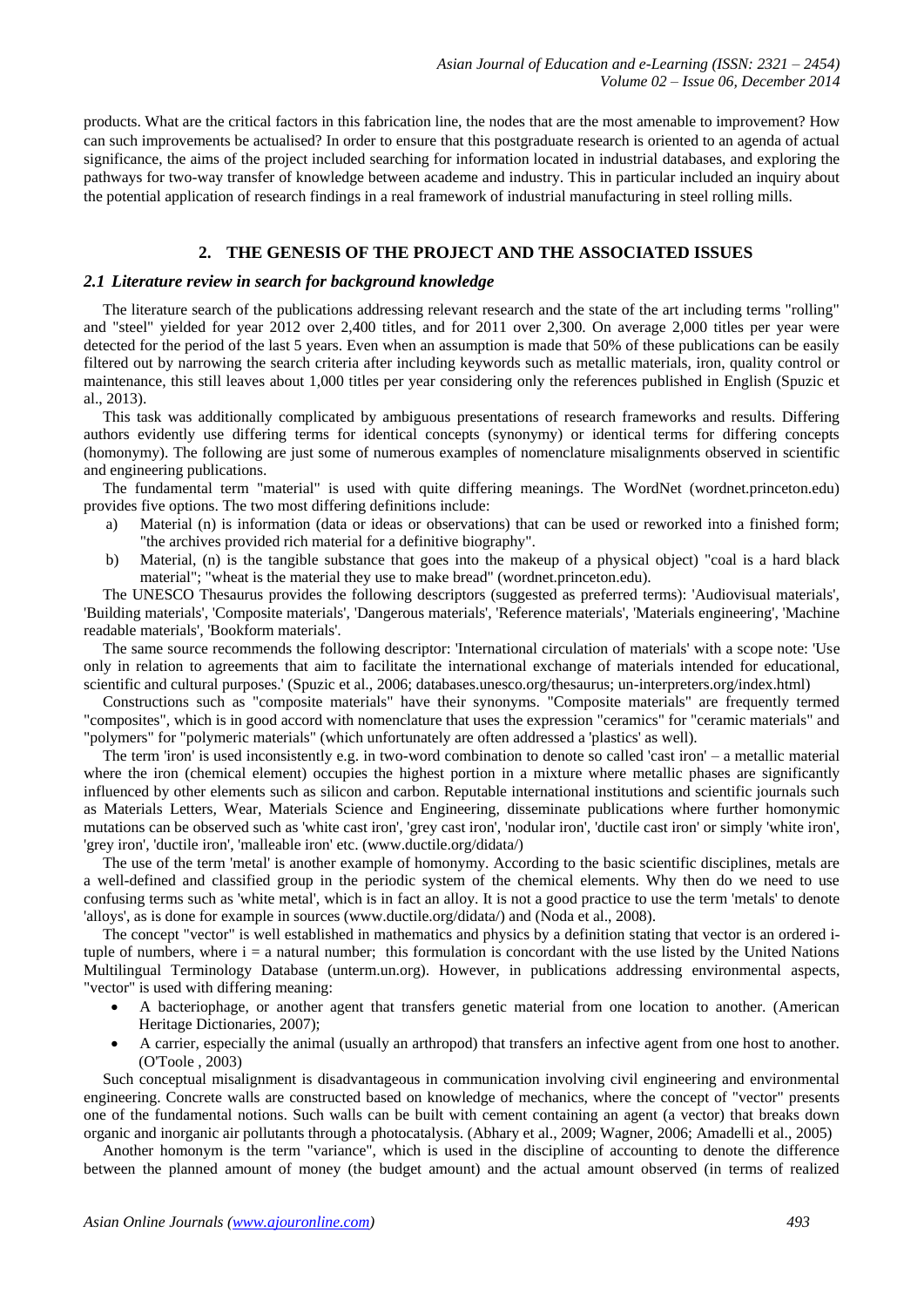revenues or costs). The act of computing and interpreting variances is called variance analysis. (www.jaxworks.com/glossary.htm; Brewer et al., 2005; Hansen and Mowen, 2005)

However, another discipline, mathematical statistics, defines the variance as follows: a measure of how spread out a distribution is; it is computed as the average squared deviation of each number from its mean; e.g. for the numbers 1, 2, and 3, the variance is:

$$
\sigma^{2} = \frac{(1-2)^{2} + (2-2)^{2} + (3-2)^{2}}{3} = 0.667
$$

There exists an obvious discrepancy in these two mathematically defined concepts. For example, if the budget for some unit is AUD \$ 107, while the actual cost is AUD \$ 100, in terms of the accounting definition, the variance amounts to AUD \$ 7. However, in terms of a statistical definition, the variance is 12.25. (Spuzic et al., 2005) This discrepancy can cause quite unpleasant surprises when contracts are compared to deliveries.

Yet another term – "phase" – presents a further example in this list of homonyms causing confusion in interdisciplinary communication. The following definitions can be found in "chemical", "physical", "computing", "general" and other dictionaries and publications:

- a) "phase" (in chemistry): Any of the forms or states, solid, liquid, gas, or plasma, in which matter can exist, depending on temperature and pressure. (encyclopedia.thefreedictionary.com)
- b) "phase" (in chemistry and physics): 'A homogeneous part of a heterogeneous system that is separated from other parts by a distinguishable boundary. A distinct appearance in a material that is identical in chemical composition and physical state and can be mechanically separated from other material, as is ice from water. For example, a mixture of oil and water is a two-phase system.' (encyclopedia.thefreedictionary.com; oxfordindex.oup.com; www.visualthesaurus.com)
- c) "phase" is a measure of position along a cyclically varying quantity, such as a wave or a periodic vibration. Phase is measured as an angle (or as a number between 0.0 and 1.0) with respect to a fixed datum point; one complete cycle is equivalent to a phase of 360°. (oxfordindex.oup.com; www.oxfordreference.com)

A prime example is perhaps the homonymous usage of the term 'technology' notoriously used in interdisciplinary communication of knowledge. While Strawn (Strawn, 1982) defines 'technology' as the science of techniques, the Massachusetts Institute of Technology (MIT) publishes that their mission "is to advance knowledge and educate students in science, technology, and other areas of scholarship" (web.mit.edu/aboutmit/). Therefore one can conclude that technology' is one of the scholarship areas that can be distinguished from sciences. Other sources embrace within the concept technology' actual techniques', including the pertinent materials, tools, equipment and other means for achieving a certain aim. For example, The Economist Newspaper reports on a manufacturing advance that "squeezes the latest digital technology into a manageable package of 13 kg." (www.natcorp.ox.ac.uk)

Numerous other sources use the term technology to address an application of techniques, system of techniques or technical assets. Massachusetts Institute of Technology has published on the MIT website (www.natcorp.ox.ac.uk) concerns such as "There is no settled definition of technology!", while Engineers Australia on its website (www.engineersaustralia.org.au) warns that "... the use of the term technology is often misleading and confusing." There is a significant difference in offering new materialised resources (e.g. tools or equipment) along with the instructions for usage, compared with only offering specific knowledge (e.g. definitions, intelligence and instructions) without supplying any materialised tools, energy or other chemo-physical resources. (Abhary et al., 2009)

Without entering in the discussion into inconsistencies such as the use of terms "roll" and "roller" as synonyms for the key tool in rolling mills (while textbooks in mechanics define roller as a component of bearings), it is educative to note that the above examples are selected from the list of fundamental scientific and engineering concepts.

Bearing in mind the importance of knowledge transfer, it is perplexing that the above misalignments are not taken care of. Especially when considering that the remedies are quite straightforward, as presented by numerous authors (Spuzic et al., 2013; Spuzic et al., 2006). The confusion and the waste of resources that are caused by the above discrepancies in principal nomenclature are in particular harmful at the sensitive introductory stage of a postgraduate's work, during the literature review based on the key words. Why this issue is so persistently ignored by the scholarly strategists and editors of scientific and educational publications is very surprising.

## *2.2 Issues with applicability of present knowledge*

Yet another aspect of the above literature review points at a presence of quite an extensive range of publications addressing the themes of interest for the project; however, it appears that theory-centric and deterministic approaches dominate. The quantity of this class of published theoretical works is impressive. However, the resulting models do not offer sufficiently close approximations to real actualisations and, in many cases, they fail to include all significant variables. It appears that idealisation of experimental designs and resulting deterministic models undermine their service as possible realisations in practice.

Theoretical derivations and idealised experiments are caught in the trap of the first principles and so-called natural laws. Practical applications (empowered by today's improved detectors and sensors) indicate that the "laws" hold only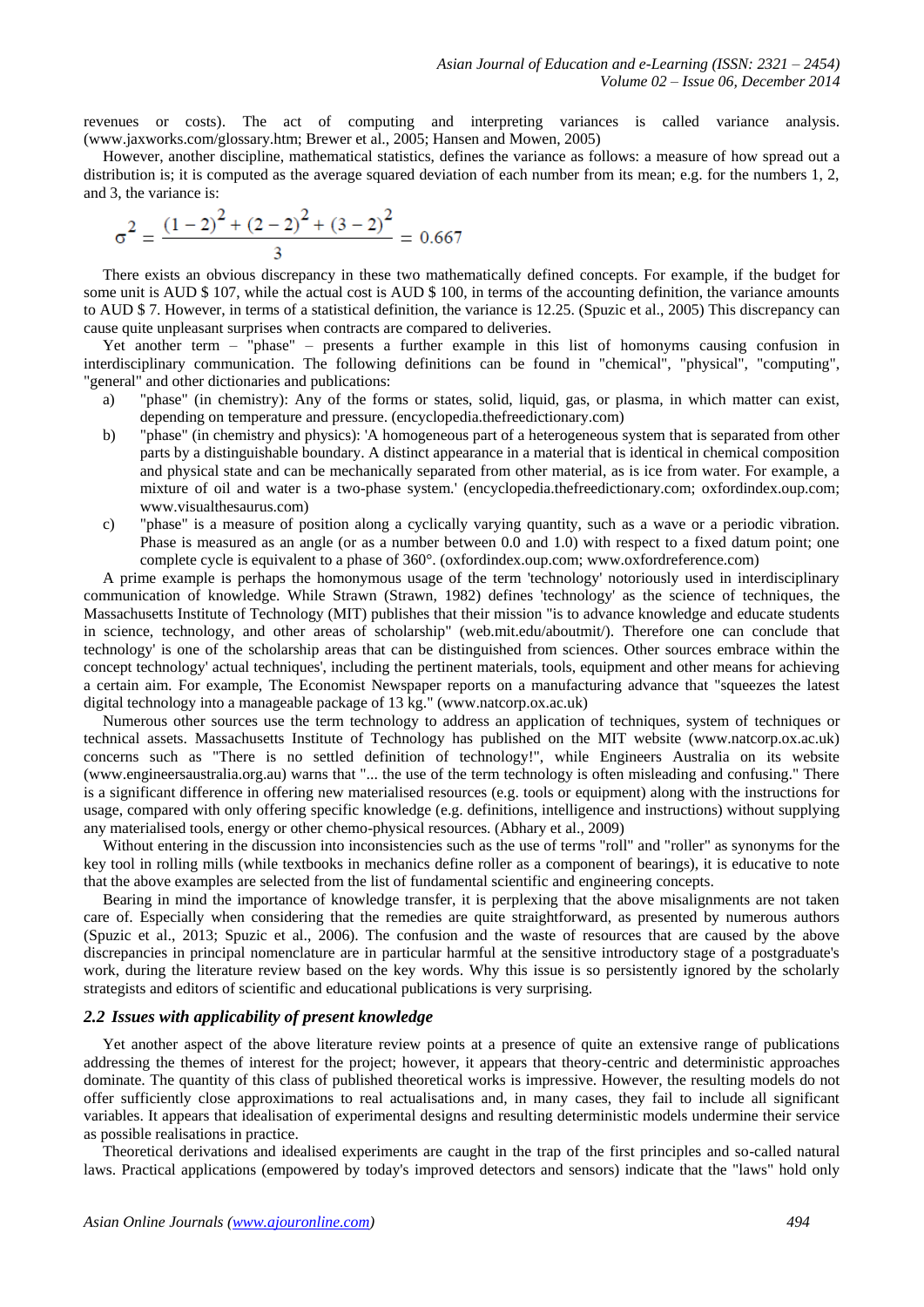under limited circumstances that often do not reflect the real situations of practical importance. For example, it has been observed that recent findings in nanotechnology have opened completely new perspectives on many scientific disciplines (Schommers, 2014). A popular example is evidence about elements that have been known for centuries as non-magnetic bulk solids, showing magnetic attributes when their structure is configured at the level of nanoparticles.

Complex mathematical formalisations appear to serve only for the self-purpose of theory itself – not for the purposes of practice, i.e. for solving the problem as it has been stated. As explained by Griesemer (Griesemer, 2013): "A theory does not count as formalized unless its presentation in a conceptual notation is actually used in these practices. In other words, formalization is a practice, not merely a state, property, or condition of a theory. Successful formalization affords increased facility or even makes possible new kinds of theoretical and empirical practice (that were) unavailable without (such) formalization."

Theories of physics of solids, continuum mechanics, elastoplasticity and thermodynamics provide the grounds on which the industrial processes of rolling are designed and constructed initially. Various deterministic methods, such as finite element/difference modelling (Byon et al., 2009; Yuan et al., 2006; Kwon et al., 2009) and slip-line-fields (Klarin et al., 1993) continue to be developed in an attempt to further optimise the rolling process. Yet, since these methods alone did not provide a sufficient shift in the optimisation effects a combination with other "competing" approaches is needed. The practice of rolling operations continues to outstrip our theoretical understanding of it. This means that costly corrections and trials must be undertaken at the resource-consuming industrial scale by engineers who are under an increasing pressure to realise significant improvements.

Concepts based on the deterministically calculated variables such as friction coefficient, strain rate and temperature do not allow for optimisation in the actual deformation zone. In the process of rolling, most factors not only vary across subsequent passes and within each forming volume, but also fluctuate during the course of the production series. For example, the friction coefficient (a parameter used to "explain" why and how the plastic forming by rolling takes place at all) changes dramatically with the conditions along the tool – steel interface (the surface of the roll grooves). Furthermore, the intricacy of the roll groove geometry introduces additional complications to the fact that all factors change both along and across the deformation zone.

In this scenario the information about the multifactorial correlation between the critical dependent variables and actually independent and controllable parameters is decisive. The knowledge of how we can affect the outcomes within the scope of real controls must be ranked highly in the hierarchy of modelling of the rolling process.

The complexity of these interactions hinders our understanding of the critical phenomena. It appears that the solutions must be sought for by virtue of data mining, based on the understanding that large sets of measurements allow for the recognition of the logical patterns inherent to the observed phenomena. Reliable avenues for improving steel manufacturing processes can be traced by means of extracting knowledge accumulated in the industrial and otherwise published data bases. (Abhary et al., 2013)

#### *2.3 How to obtain the necessary resources?*

Real manufacturing processes such as the steel rolling mill operations involve complex interactions of a large number of variables. All of these variables fluctuate chaotically, more or less dynamically, and hence the results can be predicted only within some tolerance limits. In some cases these fluctuations are so fast and unpredictable that the system must be operated by means of so called closed-loop controls. Although the sensors, actuators and the logics of such loop control are constructed based on exact scientific theories, the key principle of their overall operation is based on the so-called "black-box" principle. We do not need to know necessarily exactly why the output changes due to other factors, as long as we know that by changing a limited number of the input control factors we can compensate for significant changes. The prerequisite for this is to define the system operation statistics, which are ultimately estimated by means of a statistically significant number of repetitions. The relevant principles are summarised under the frame of stochastic theory.

The published stochastic models are applicable to solving new problems only if sufficient information and a data base are available. Knowledge extraction from large data bases is a widely recognised strategy that has gained considerably in efficiency due to the availability of rapidly improving information processors. However, published sources providing such databases are rare.

One solution to this issue is to resort to actual experiments in order to validate the predictions provided by complex models. The theory of experiments, such as fractional factorial design, provides us with quite rational procedures that can serve the purpose within the really available time. At this point it is educative to note that the large-scale repetitive processes such as manufacturing by rolling can be analysed retrospectively as if they were in fact multiple experiments.

Therefore, for the purpose of our research, a number of attempts were made to share in such data bases with institutions and companies that are involved in similar research and fabrication. However, this series of attempts did not result in our obtaining the respective permissions.

Attempts to embark into relevant funding schemes failed mostly at the initial stages of the formal application process, in spite of the relevance of the problem statement. The fact that the background investigations provided evidence in support of continuation of the proposed research continuation did not attract the support of the selection panels. Efforts to establish links to regional industry via the university owned commercialisation arms (established to assist at early stages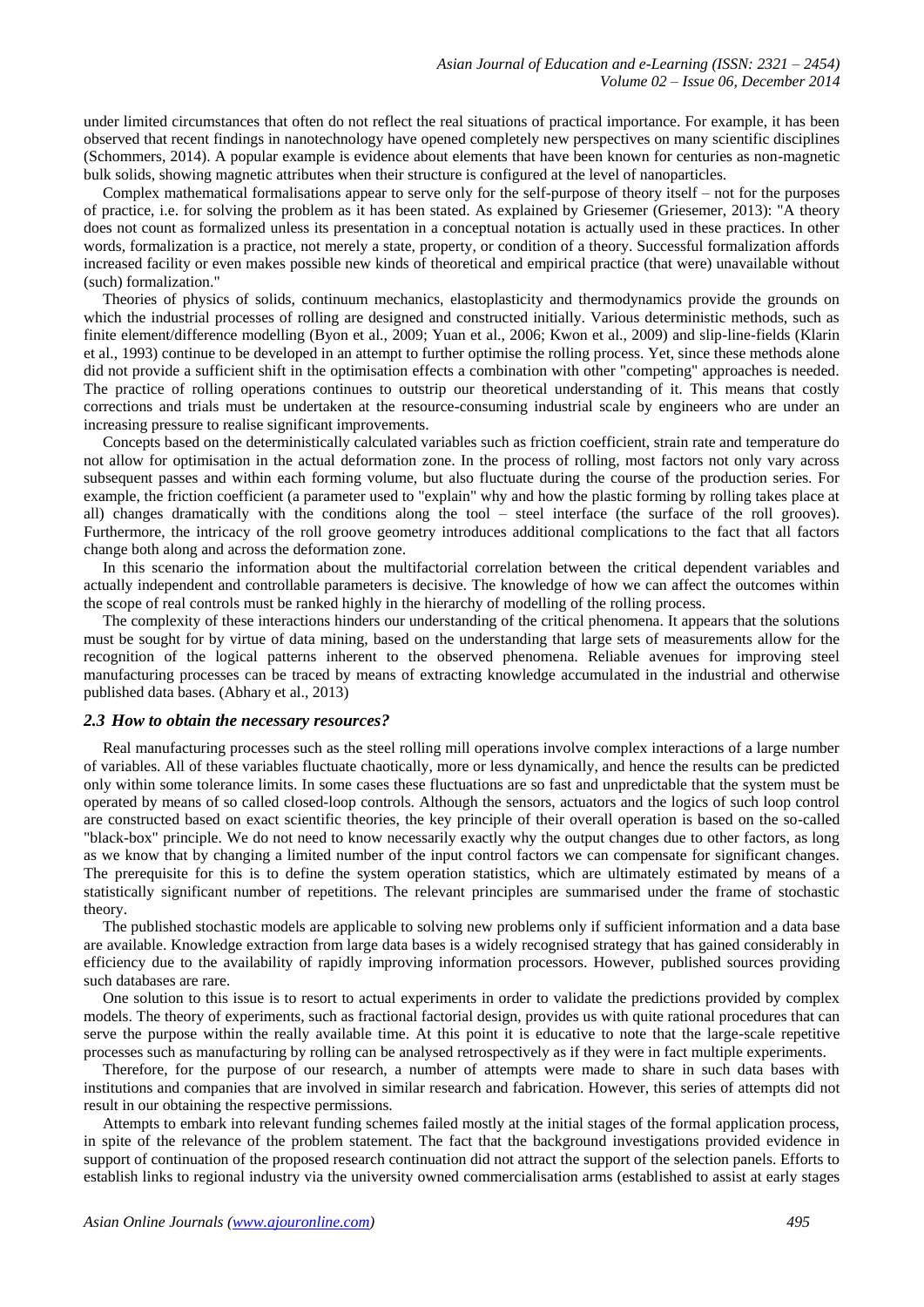of seeking funding) also failed to yield any progress. A typical response was that the prior art has covered the solutions to the proposed problem statement to an extent that the proposed research does not present as sufficiently novel.

The researchers involved in the discussed project decided to check this. A literature survey did not reveal verified solutions to the stated problem. On the contrary, there is growing evidence of the problem escalating. In the scientific literature, there is a strong consensus that global surface temperatures have increased mainly by man-made processes. No scientific body of national or international standing disagrees with this view. (Cook et al., 2013)

The process of steel making itself is highly energy and fossil fuel intensive and therefore the cause of environmental concerns across the world. The manufacturing process involves myriad operations which may contribute to three basic sources of pollution i.e., of air via volumes of emissions, of water via discharge of liquid effluents and of soil via disposal of solid wastes (planningcommission.gov.in). This calls for further rationalizations in all segments where this is possible, an activity which implies that we understand and control the relevant processes.

In addition, since the proposal addressed the novelties in rolling mill technology, the researchers contacted an international professional organization for rolling process designers and rolling mill engineers AIKW (www.aikw.org). The AIKW board evaluated the proposed research as a novel contribution and invited a lecture on this theme to be presented at their annual international conference. This conference was attended by representatives of steel rolling industry and research institutions from all around the globe.

The initial contacts with multinational steel manufacturing companies that operate large rolling mills in Australia indicated clear interest in the project. The same interest was received from one of the largest steel manufacturers in China. However, this latter interest was followed by a request to provide pilot results of trials conducted by rolling steel samples at temperatures above 900°C. Applications for financial support for such a pilot demonstration from the domestic funding institutions were unsuccessful. The same unsuccessful outcome resulted when several Australasian universities were invited to consider collaboration – the targeted academic institutions operate laboratory rolling mills that are equipped for appropriate hot rolling tests. However, it appears that they have other priorities for the use of these facilities.

Communication with potential industrial stakeholders in the region was met with initial interest that advanced only to a point where access to industrial data bases was requested. The contacted correspondents exhibited an interest in receiving, however, not in providing, information.

In order to progress the project, several overseas companies were contacted, and one Asian manufacturer responded by providing both the information and the physical samples. This has enabled further advancement in the research and, based on these results, the project has attracted the interest of several research institutions from universities located in Europe. A series of pilot trials (rolling of steel samples at 1000°C) provided further supporting evidence in favour of the proposed research. Joint research proposals are now being developed in collaboration with the EU located Universities. This development is now endorsed by one steel manufacturing multinational company that operates several rolling mills in Australia.

This development has been presented to the home institution to promote this opportunity for inter-academy collaboration. The internal response to this promising collaboration is, however, still awaited.

# **3. ROOT CAUSES OF OBSTACLES**

A reflection on the possible causes for this state of affairs resulted in the following thoughts:

The boundaries between the disciplines are unreasonably enforced by surrendering to an idea that the actual research problems must be classified within specific intellectual fences. Based on such illusion, the solutions are sought for within a limited area of knowledge. This isolationism is well illustrated by the inconsistencies in scientific nomenclatures. Misalignments in principal scientific terms do not appear important to those who never look for knowledge and answers that might be available in other disciplines. An important part of the mission of universities is in fact to remove this category of hindrances and to enhance the transparency of universal knowledge. This certainly requires the encouragement of interdisciplinary knowledge transfer.

Within the institutional fences, knowledge transfer is officially strongly promoted. Yet, in the presented case these declarative commitments have not been sufficient and there is a need to address the core issues such as root beliefs and resulting intentions. For example, a belief that the knowledge should be kept confidential and intellectually protected instigates isolationism that blocks exposure to, and verification of important concepts, theories and hypotheses.

It appears that it was easier to attract collaboration from overseas (European) universities compared to the Australian institutions. Analogous outcomes resulted when contacting domestic (Australian) and overseas industry. Could this be a consequence of local competitive impulses outweighing the prospects of knowledge transfer synergy?

Socio-economic systems can perform quite differently depending on how they communicate knowledge. Working towards a common goal requires sharing perceptions, intentions, beliefs and knowledge. Looking at a local scale, there are known educational institutions and industrial organisations that have suffered financial losses due to the lack of dialogue between the antipode experts, each protecting their area of knowledge. Such policies of intellectual protection and confidentiality safeguards have resulted in hindering learning and application, as well as in the loss of expertise. This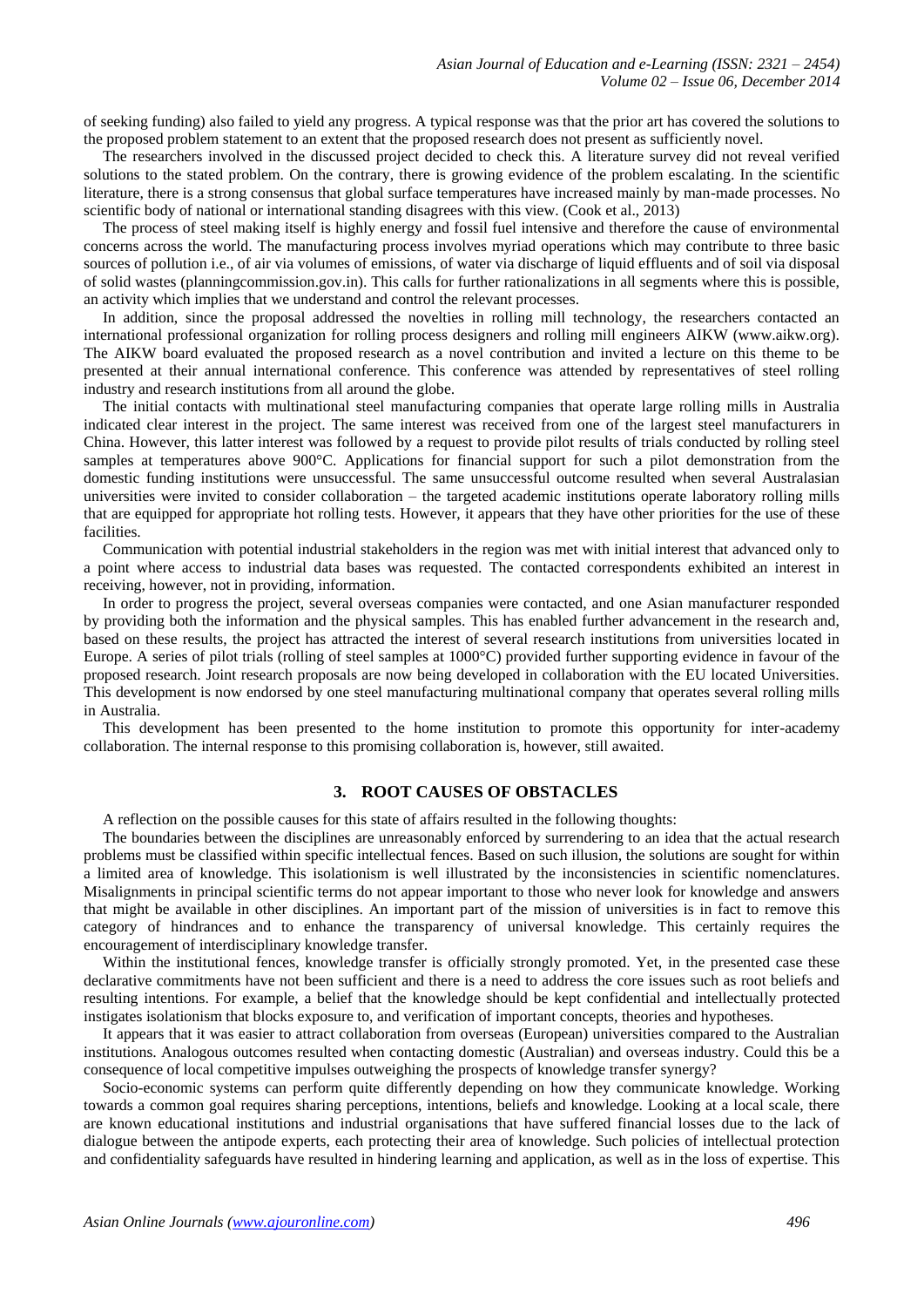aspect is well illustrated by analyses showing that enterprise costs can be reduced up to one third by fostering trust and information sharing. (Abhary et al., 2009a; Seidman, 2007)

A belief diametrically opposite to the idea of confidentiality is that the efficiency, growth and validity of knowledge increase with the quantity of the informed participants. The importance of knowledge disambiguation extends beyond the scope of any discipline, and the limitations of any single culture. Once the importance of sharing and application of knowledge is recognised on a more global scale, the issues such as ambiguous and confidential information will become exposed thus triggering the energy needed for activation of the mitigating processes. The appropriate framework for these progressive trends is enabled by the development of databases and networks such as Web of Knowledge, universal information systems that are omnipresent in knowledge dissemination on the global scale. In this new environment the mission of academe should include promoting knowledge transparency, shared beliefs and constructive intentions. In turn, this will lead to reduction of the environmental deterioration.

In the case presented in this discourse the home university has an opportunity to improve its academic standing in applied research focused on critical issues in important industrial systems. The substantial financial and other resources have already been invested in the pilot stages of this research and there is an opportunity in formalising collaboration with other academic institutions concerned with this category of research. Although the home university operates significant equipment and infrastructure, these facilities need to be used in combination with those of collaborating institutions and industrial partners, both in Australia and abroad. Bearing in mind the urgency of the rationalisation in resource consumption by the targeted industry, the presented agenda can be summarised to a question as to whether the promoted priorities in postgraduate research need to be subject to more farsighted and prescient scrutiny.

# **4. CONCLUSIONS**

Technological expansion has knitted the Earth's ecosphere with man-made constructions that facilitate complex industrial processes which multiply with increasingly unanticipated results. The intricacy of these anthropogenic operations is extraordinary, and our present knowledge does not allow for confident predictions of certain immediate, not to mention the long-term, consequences. This highlights a need for expansion of our knowledge by means of postgraduate research. In this discourse a reflection about the nature of knowledge itself has been introduced in order to provide a better understanding how applied research and knowledge transfer may be obstructed in the case of postgraduate work.

This discourse has illustrated some important issues that hinder postgraduate research based on the case of a project focused on mitigating detrimental impacts of environmental pollution caused by large scale industry. A view on research conditions was projected on a selected technological scene – steel manufacture – that is increasingly overshadowed by the harmful effects of its own by-products. A focus on solving problems of practical importance can be highly rewarding for postgraduates despite the obstacles alluded to. Although new avenues are available for learning about, understanding and hence mitigating the disadvantageous processes such as global pollution, a conditio sine qua non is to select appropriate research priorities, commit to interdisciplinary collaboration and adopt an open transfer of knowledge.

#### **5. REFERENCES**

- [1] Abhary, K.; Adriansen, H.K.; Begovac, F.; Djukic, D.; Qin, B.; Spuzic, S; et al. "Some Basic Aspects of Knowledge", Procedia - Social and Behavioral Sciences, Vol. 1 No. 1, pp. 1753-1758, 2009
- [2] Abhary, K.; Adriansen, H.K.; Begovac, F.; et al. "A Contribution to Transparency of Scientific and Engineering Concepts", The Int. Journal of Knowledge, Culture and Change Management. Vol. 9 No. 5, pp. 93-106, 2009
- [3] Abhary, K.; Spuzic, S.; Ghomashchi, R. "Some Aspects of Design Optimisation in Rolling Technology", presented at the International Conference Materials Innovation in Surface Engineering (MISE 2013); 2013 Nov 19-21; Adelaide: Australia, Materials Australia, 2013
- [4] Amadelli, R.; Molinari, A.; Vitali, I.; Samiolo, L.; Mura, G.M.; Maldotti, A. "Photo-electro-chemical properties of TiO2 mediated by the enzyme glucose oxidase", Catalysis Today, Vol. 101 No. 3 4, pp. 397-405, 2005
- [5] [Association International roll pass designers and rolling mill engineers \(AIKW\)](http://www.aikw.org/)
- [6] Brewer, C.P.; Garrison, R.H.; Noreen, E.W. "Introduction to Managerial Accounting. 2nd ed.", McGraw-Hill Irwin, Boston, 2005
- [7] British National Corpus (BNC), ["Simple Search from the British Library"](http://www.natcorp.ox.ac.uk/), 2011
- [8] Byon, S.M.; Na, D.H.; Lee, Y. "Effect of roll gap adjustment on exit cross sectional shape in groove rolling-Experimental and FE analysis", Journal of Materials Processing Technology, Vol. 209 No. 9, pp. 4465-4470, 2009
- [9] Cook, J.; Nuccitelli, D.; Green, A.S.; Richardson, M.; Winkler, B.; Painting, R.; et al. "Quantifying the consensus on anthropogenic global warming in the scientific literature", Environmental Research Letters, Vol. 8 No. 2, pp. 024024, 2013
- [10] Ductile Iron Society, ["Ductile Iron Data for Design Engineers"](http://www.ductile.org/didata/)